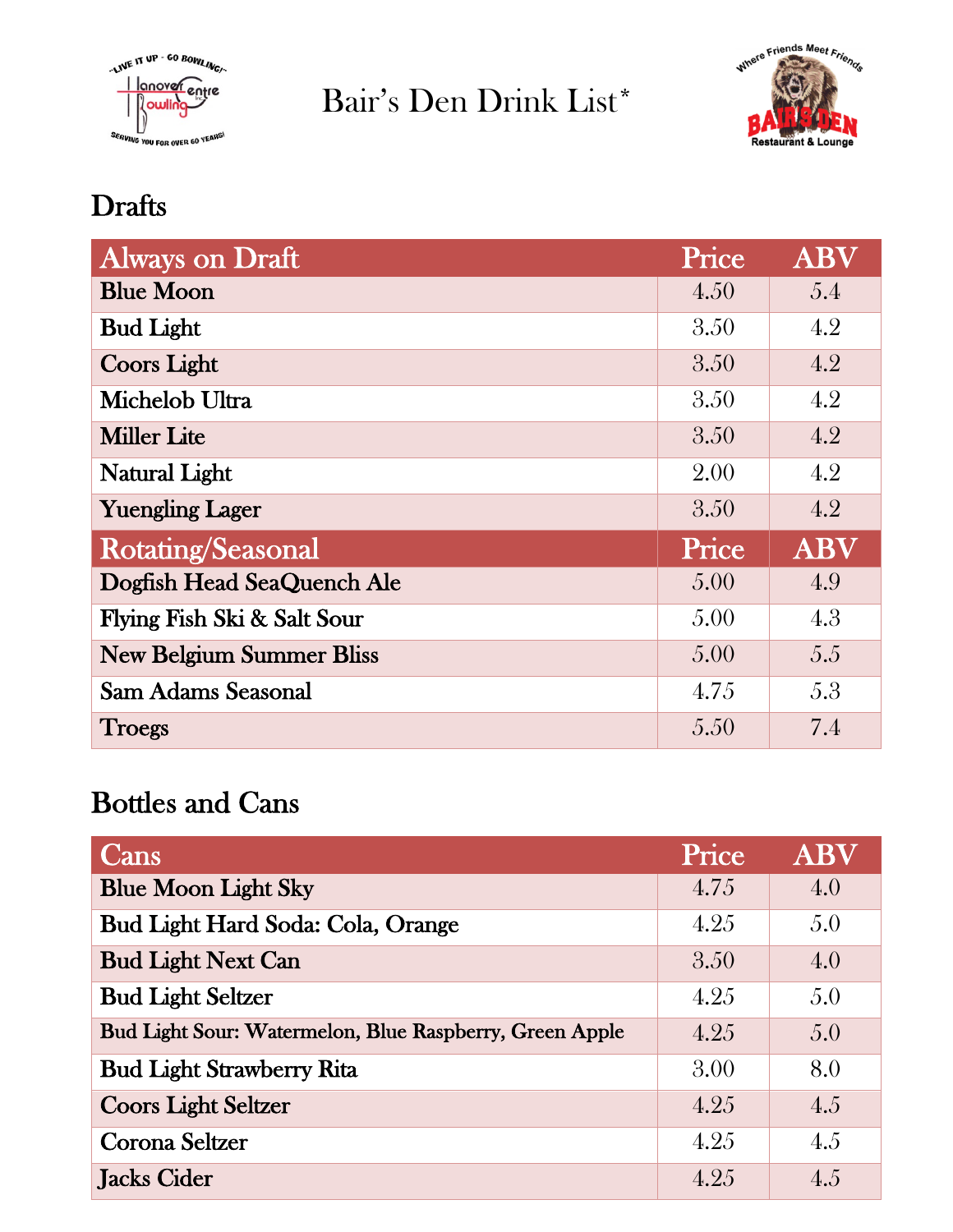| <b>Lone River Ranch Water</b>                        | 4.25  | 4.0        |
|------------------------------------------------------|-------|------------|
| <b>Natural Bohemian 12oz</b>                         | 2.25  | 4.5        |
| Natural Light 16oz                                   | 2.00  | 4.2        |
| <b>Natural Light Naturdays 12oz</b>                  | 2.00  | 4.2        |
| Pabst Blue Ribbon 16oz                               | 2.50  | 4.7        |
| <b>Truly Seltzer Variety</b>                         | 4.25  | 5.0        |
| Twisted Tea: Original, Half & Half, Peach, Raspberry | 4.25  | 5.0        |
| Voodoo Ranger 1985                                   | 5.50  | 6.7        |
| <b>White Claw Variety</b>                            | 4.25  | 5.0        |
| <b>Bottles</b>                                       | Price | <b>ABV</b> |
| <b>Adulting</b>                                      | 5.00  | 6.8        |
| <b>Angry Orchard</b>                                 | 4.75  | 5.0        |
| <b>Blue Point Sour Cherry</b>                        | 4.25  | 9.0        |
| <b>Bud Light</b>                                     | 3.50  | 4.2        |
| <b>Bud Light Aluminum</b>                            | 3.25  | 4.2        |
| <b>Bud Light Lime</b>                                | 4.00  | 4.2        |
| <b>Bud Light Platinum</b>                            | 4.00  | 6.0        |
| <b>Bud Select</b>                                    | 3.50  | 4.3        |
| <b>Budweiser</b>                                     | 3.50  | 5.0        |
| <b>Budweiser Aluminum</b>                            | 3.25  | 5.0        |
| Coors Light                                          | 3.50  | 4.2        |
| Corona Extra                                         | 4.75  | 4.5        |
| Corona Extra Light                                   | 4.75  | 4.1        |
| Corona: Original, Light, Premier                     | 4.75  | 4.6        |
| <b>Deschutes Fresh Squeezed IPA</b>                  | 5.00  | 6.4        |
| Dog Fish 60 Minute IPA                               | 5.00  | 6.0        |
| <b>EG Killin Me Smalls</b>                           | 2.25  | 5.5        |
| <b>Flying Fish Brewing</b>                           | 5.00  | 4.3        |
| <b>Guiness</b>                                       | 4.25  | 4.2        |
| Heineken                                             | 4.25  | 5.0        |
| Heineken 0.0                                         | 4.25  | 0.0        |
| <b>Ithaca Flower Power</b>                           | 4.75  | 7.2        |